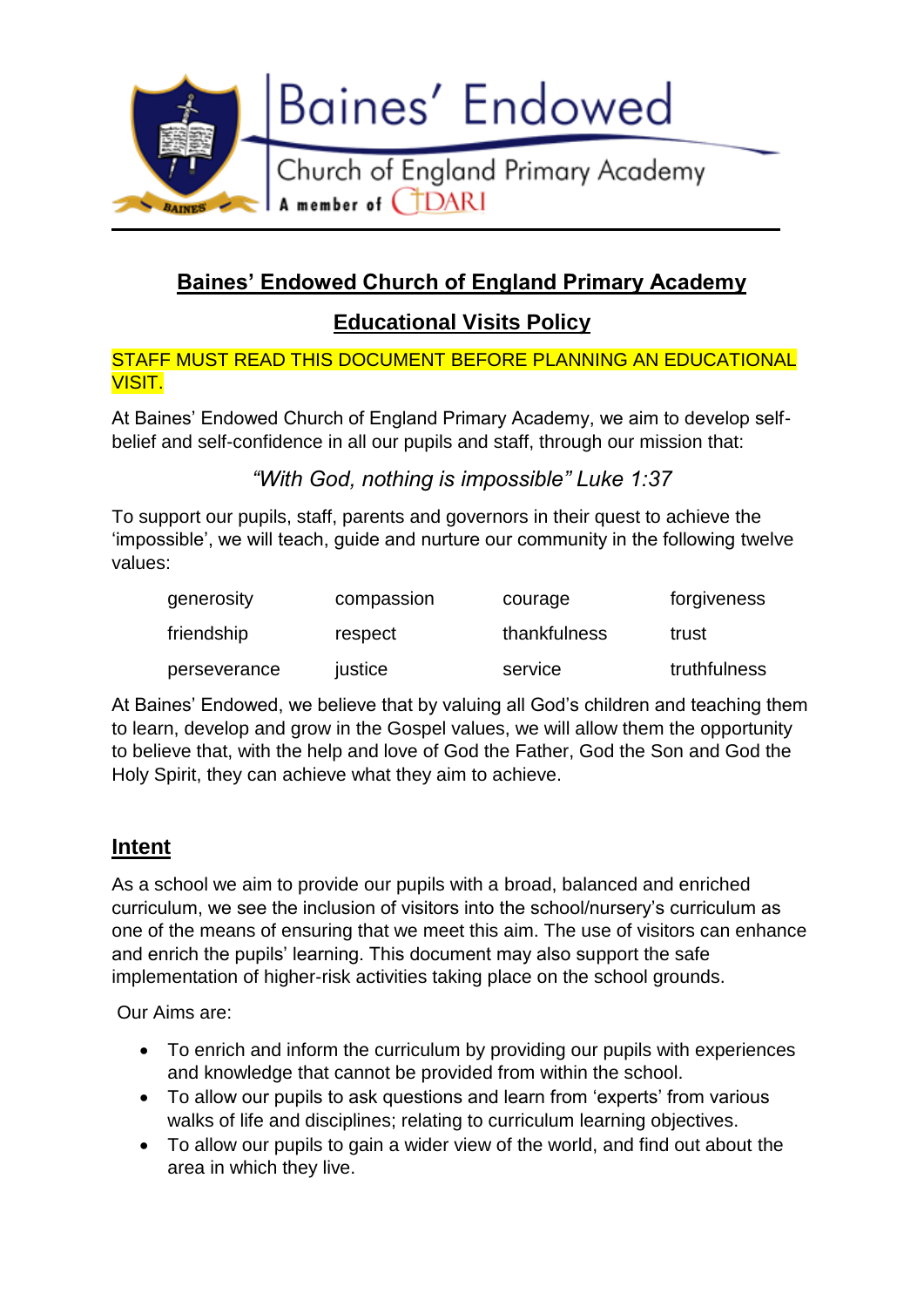

To give our pupils and insight into the lives of other people.

# **IMPLEMENTATION**

Children should never be taken out of School without the prior permission of the Headteacher in line with the requirements below. Educational visits are planned by class teachers working together in year groups and by nursery staff. They provide the Headteacher with written details of the following before they make any formal bookings: Location Purpose Date Times, including estimated time of return Activities Staff to children ratio Visit leader and other staff Transport arrangements

# **PLANNING AN EDUCATIONAL VISIT**

Once these details are gathered the Visit Leader should ensure that they submit the visit request through the EVOLVE system, entering all the necessary information. The form should then be submitted electronically to the school Educational Visits Coordinator, who will check that all the necessary criteria have been met. The EVC will then be responsible for returning the form for updating, or further submitting to the Headteacher for approval. The Headteacher ensures the visit complies with this policy and legal requirements before authorising the visit.

Parental consent must be collected by letter, at least two weeks before the visit. Parents should be given the opportunity to provide relevant medical information and a contact telephone number. Letters to inform parents about visits must be shared with the school office staff before being sent to parents. Parental consent forms should be collected by the office staff and a list compiled. These should be kept securely until the pupils return from the trip. All monies towards the cost of the trip must be collected and record by the office staff.

If a visit is planned to a destination not previously visited by school or nursery then consideration is given as to whether a pre-visit needs to be made. If a member of staff has visited the location previously and/or the location is known to regularly take school or nursery visits then it may be possible to undertake an appropriate riskbenefit assessment without a pre-visit. The Headteacher and the visits leader will make this decision. Following a visit, the visit leader should complete the evaluation section of EVOLVE.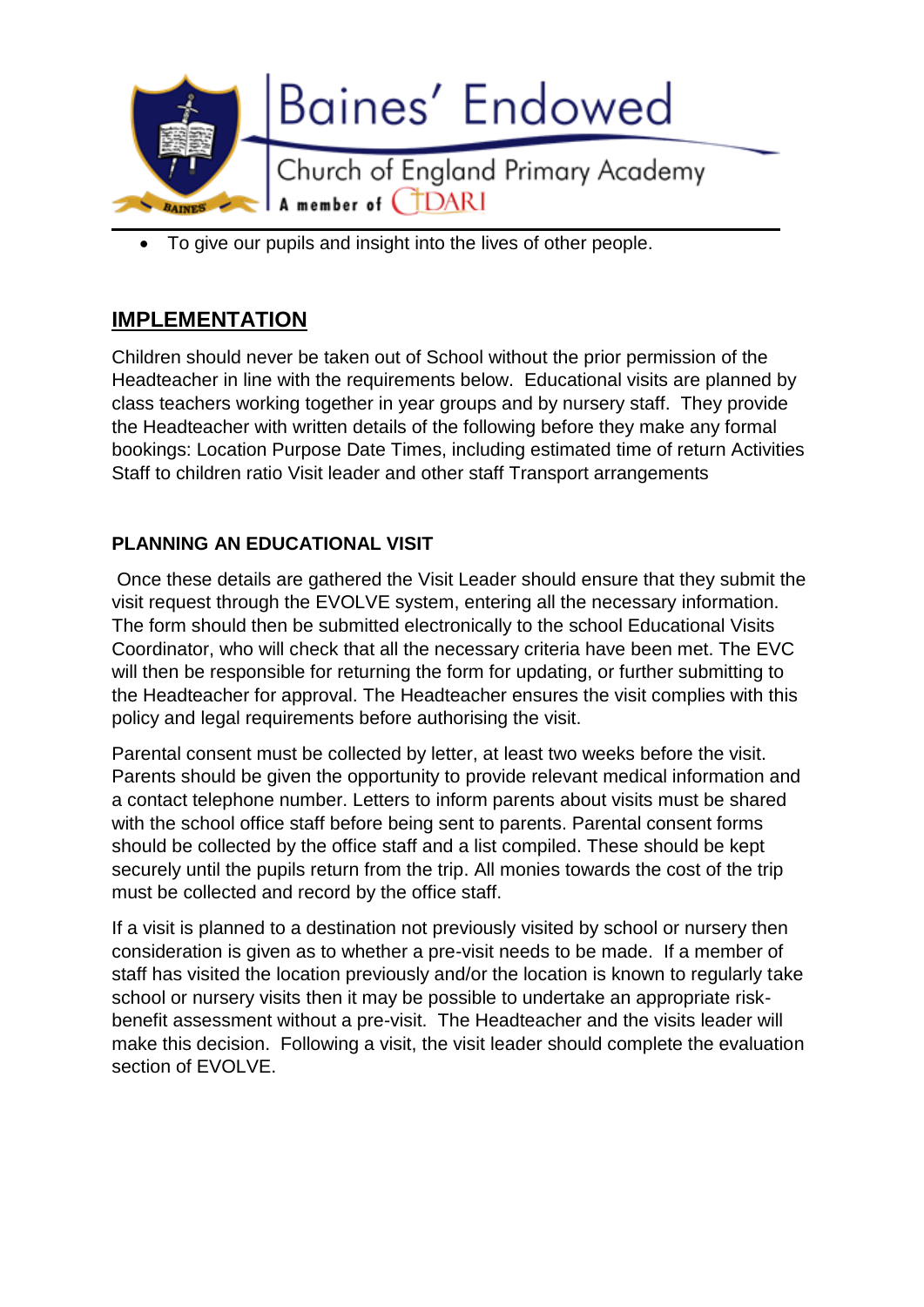

Visits need to be planned and booked well in advance in order that the above procedures can be followed. Therefore, generally, the above arrangements must be completed at least four weeks in advance and all summer term visits should be planned and booked before the Easter holidays. Where this time-frame cannot be adhered to then the Headteacher, business manager and EVC must be consulted to ensure there is time to make safe and suitable arrangements in line with this policy.

It is the responsibility of the visit leader to complete the EVOLVE document for each visit, giving the EVC and the Headteacher time to approve the visit. The visit leader must complete the risk assessment for each visit before it goes ahead. It is the role of the EVC to ensure staff understand this policy and support the visit leader with planning the educational visit. The EVC must remind the visit leader of the need to continue to assess risk throughout the visit, and ensure that they are competent to do this.

The EVC and the Headteacher are responsible for ensuring that these checks have been completed; that all relevant documents have been attached to the EVOLVE system; and that the arrangements for the visit comply with national and local requirements.

Parents of children in school are informed by letter of all visits and children are only taken if the parents sign a permission slip. The only exceptions to this are swimming lessons, visits to church and short walks along the school side of Penrose Avenue for curriculum related activities. Parents sign permission for these on the admission form, which are updated annually by the school office. The Headteacher, visits coordinator and business manager are informed about any "short walks" as above before they are undertaken. A list of children's names and accompanying staff and adults is left in the office with a note as to when they are expected to return.

In the unlikely event of a terrorist attack, the visit leader should follow the advice of the police or FCO, and regularly update the Headteacher as much as possible.

## **TRANSPORT**

For all trips requiring transport, this must be by coach – fitted with seat-belts. Checks that the children's seat-belts are fastened are made by a member of school staff before the coach is allowed to set off. Small groups of children may travel by taxi or in staff cars with parent's approval. Children travelling by car or minibus must be in booster seats or car seats if they are under 135cm tall. If employees are transporting children in their own cars, it is their responsibility to ensure the car is roadworthy and that they have appropriate insurance.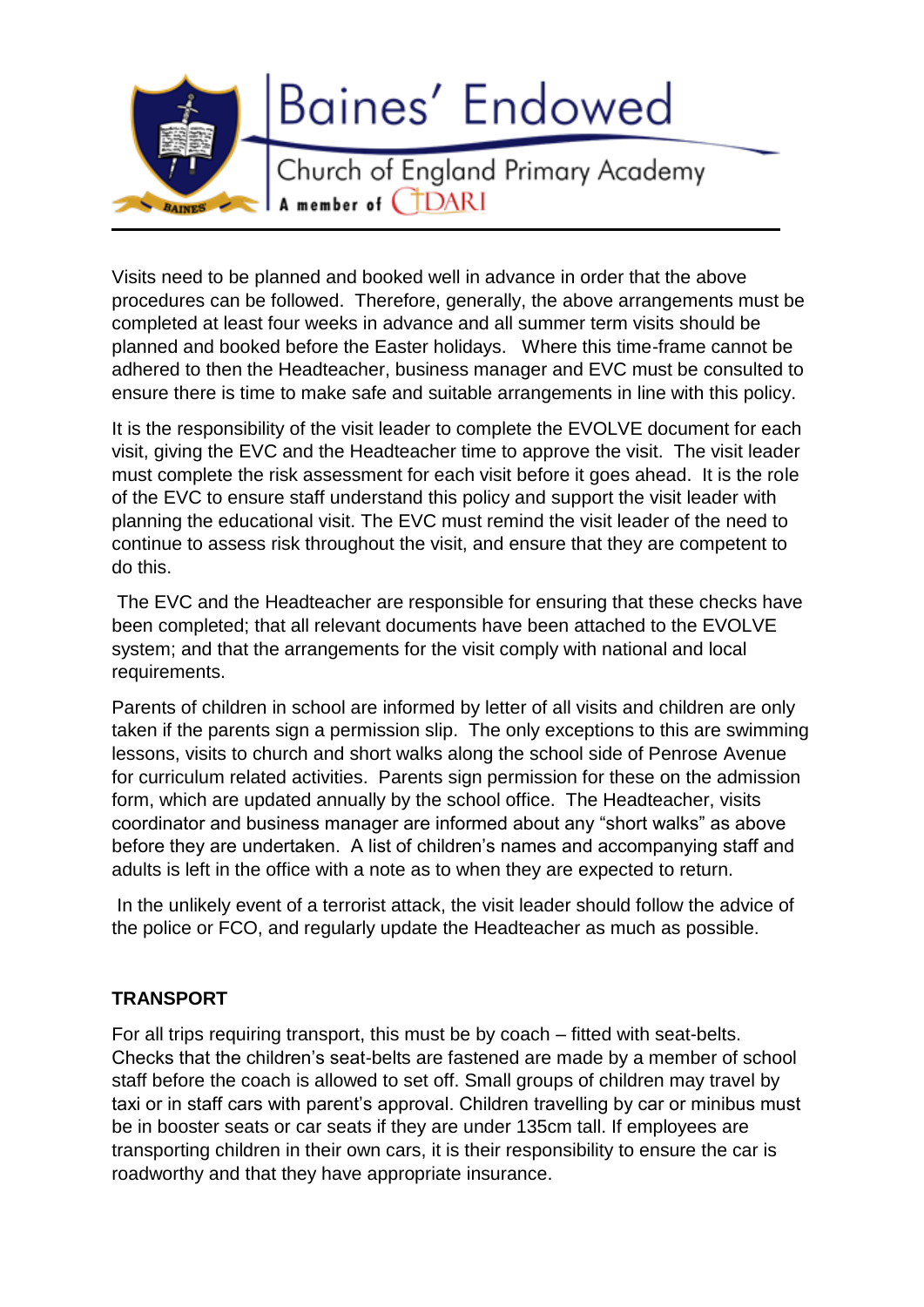

School does not have a minibus. School may hire minibuses, with drivers, for journeys in the same way as for coaches. There should be a minimum of two adults on any minibus, unless the minibus is travelling in convoy as per taxis above. A list of approved providers is already set up on EVOLVE.

In order that we can ensure that the essential conditions are met only the office staff can book transport. A transport booking form should be completed by the visit leader and given to office staff at least 4 weeks before the visit date.

# **ORGANISATION AND RATIOS**

Adult: pupil ratios

- Nursery children 0-2yr olds 1:2
- $\bullet$  3-4yr olds 1:3
- School children Reception 1:6
- KS1 1:8
- $\bullet$  KS2 1:10

With a minimum of 1 teacher and 1 support staff for each class and 1 Nursery Officer and 1 assistant with each nursery group.

The exceptions to the above are as follows:

- Visits to church accompanied by two crossing patrol staff, each class to have two designated staff to supervise plus an overall "group leader" who does not have responsibility for a class.
- "Door to door" transported visits to the swimming pool or other local facility at which additional staffing is allocated to work with the children on arrival – juniors - 1: 20, infants 1:15, with a minimum of two staff to a group, if a visit is "door to door" to a local facility and there are no additional adults at the venue to work with the children, then the ratio can be 1:12 if the activity at the venue is a tightly controlled one. Nursery to be calculated according to the specific details of the visit, but no less than 1:3.
- For school trips only where children are travelling directly from school to the venue by coach and the venue has adults known to school leading the visit, these adults can be counted in adult: pupil ratios.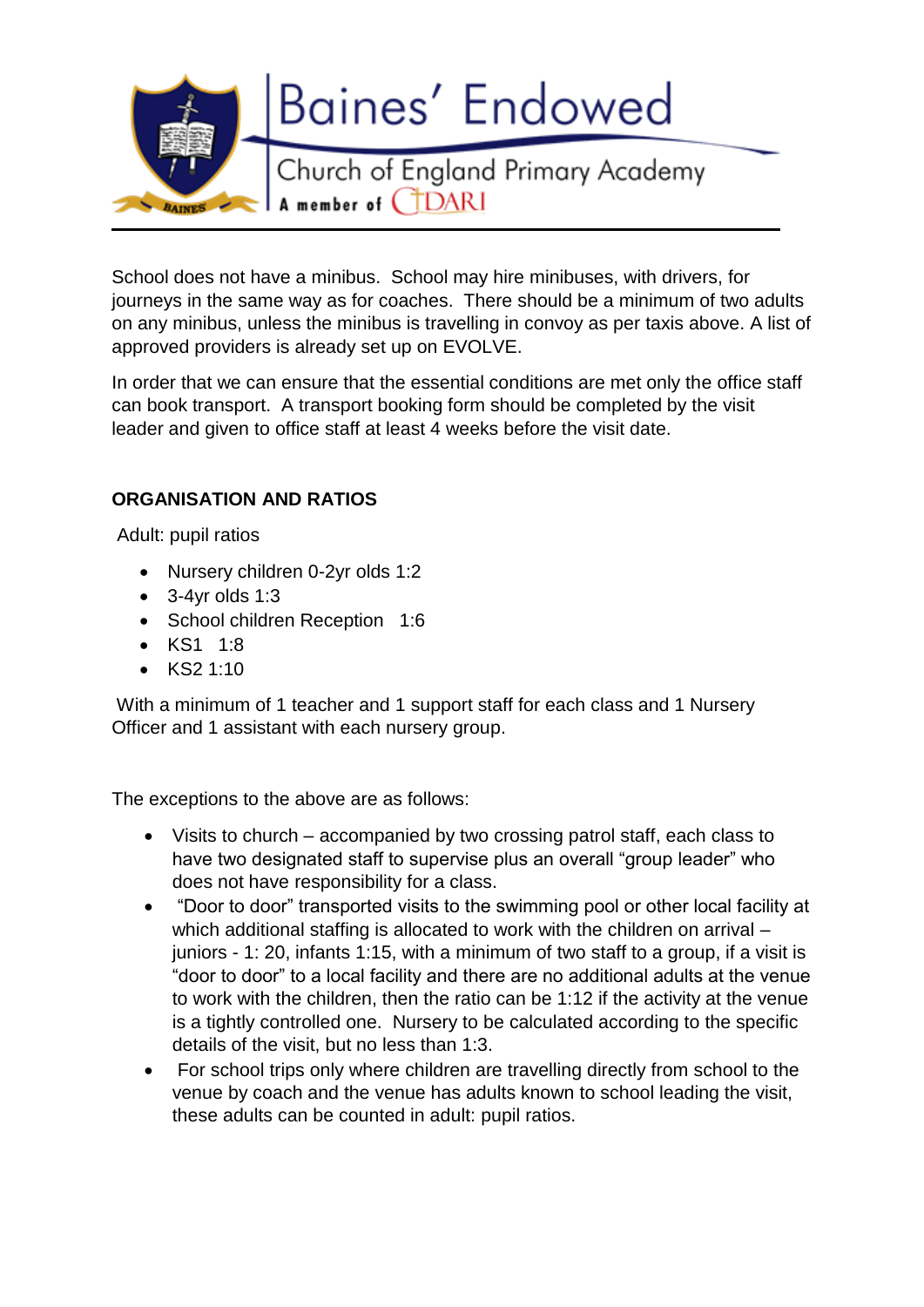

The visit leader must designate another member of staff to be the deputy visit leader; involved in the visit planning the deputy leader will make decisions when the visit leader is unable to do so.

Where pupils are split in to smaller groups a member of staff is designated group leader; that person takes full control of the situation should an emergency arise.

A first aid kit and the school mobile phone are taken on every visit. Staff should keep in mind that mobile phones are not always reliable. A laminated card showing the school name and telephone contact details is displayed in a prominent position on the bus or coach.

On the day of the visit a final and accurate list of names of children and staff going on the visit is left in the school office by the group leader, together with mobile phone numbers for relevant staff: i.e. staff that will be separated from the school mobile phone during the visit. This list, along with pupil's medical information should be carried by all staff in case the group leader is not available.

#### **For school visits**

Children undertaking the visit are divided into sub-groups, each one led by a supervisor, that supervisor must be a member of staff. Another adult can be part of the group to assist the supervisor, the overall ratio of the group must be in accordance with the above levels. Each child is allocated to a named adult within the subgroup before the journey starts. That person is given a list of names and instructions as to when and how to check all his/her children are present. This always includes counting the children on and off the coach at both ends of a journey and also at any time during the visit when the group changes location. Whilst on the visit the whole group can be split into the subgroups to undertake activities, but the subgroups must not be separated further.

Each supervisor takes responsibility for, and each other adult assists in:

- ensuring the children in their group understand and follow instructions as to how to proceed,
- being vigilant in supervising them closely at each point of the journey by checking their presence constantly and being alert to possible hazards – including when walking along pavements, when undertaking activities at venues, when eating lunch, when undertaking activities during "breaks", when toileting.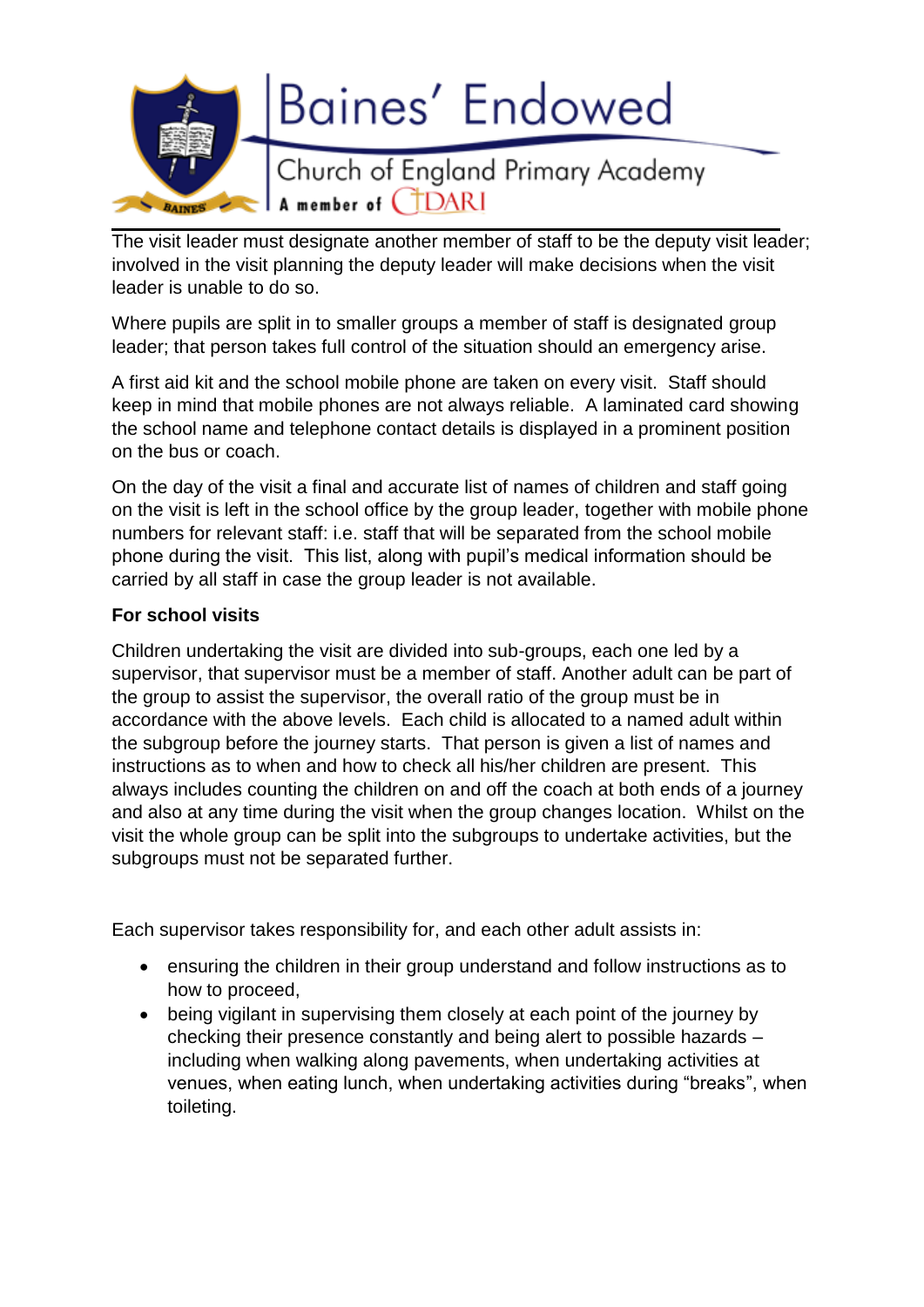

Any concerns any adult has should be reported to the supervisor and the group leader immediately.

When walking along pavements the children form pairs and are led by a teacher at the front, a member of staff is positioned at the rear with the other adults ranged equally along the length of the line of children. (In the case of a sub-group the member of staff leads with the other adult being at the rear – the member of staff constantly scans the length of the line to ensure procedures are being followed). Adults always place themselves between the children and the roadside. When it is necessary to cross roads without crossing patrol supervision then a teacher, (or in the case of a sub-group a member of staff) stops the traffic, ensures it is safe for others to cross and signals the group to start to cross. Each adult then "takes over" the supervision of the road as they come to it. The adult at the rear always stays behind the last child in the group.

## **For Nursery visits:**

Children are allocated to one person according to the ratios above. They remain with that person throughout the visit. The whole group stay together throughout the visit, i.e. they do not subdivide as is possible with school groups.

## **For all visits:**

On-going risk management should take place throughout the visit. Where appropriate, visit leaders should have a 'plan B' in the event that an activity is deemed unsafe. If a member of staff feels an activity is unsafe and there is no 'plan B' the activity should be stopped and other arrangements made, ultimately returning to school if no other option is available.

In an emergency the visit leader should act in the best interest of the children, contacting the Headteacher at the earliest opportunity to explain what has happened.

If problems occur on the journey, which are not easily and speedily resolved and are not an emergency, then the group leader contacts the Headteacher and seek advice.

The group leader informs the Headteacher on return that the group are back and whether or not any problems occurred. If any problem does occur the group leader makes a written record of it which is passed to the Headteacher. Near misses should be shared informally with the EVC and Headteacher to ensure that a similar situation may be avoided in the future.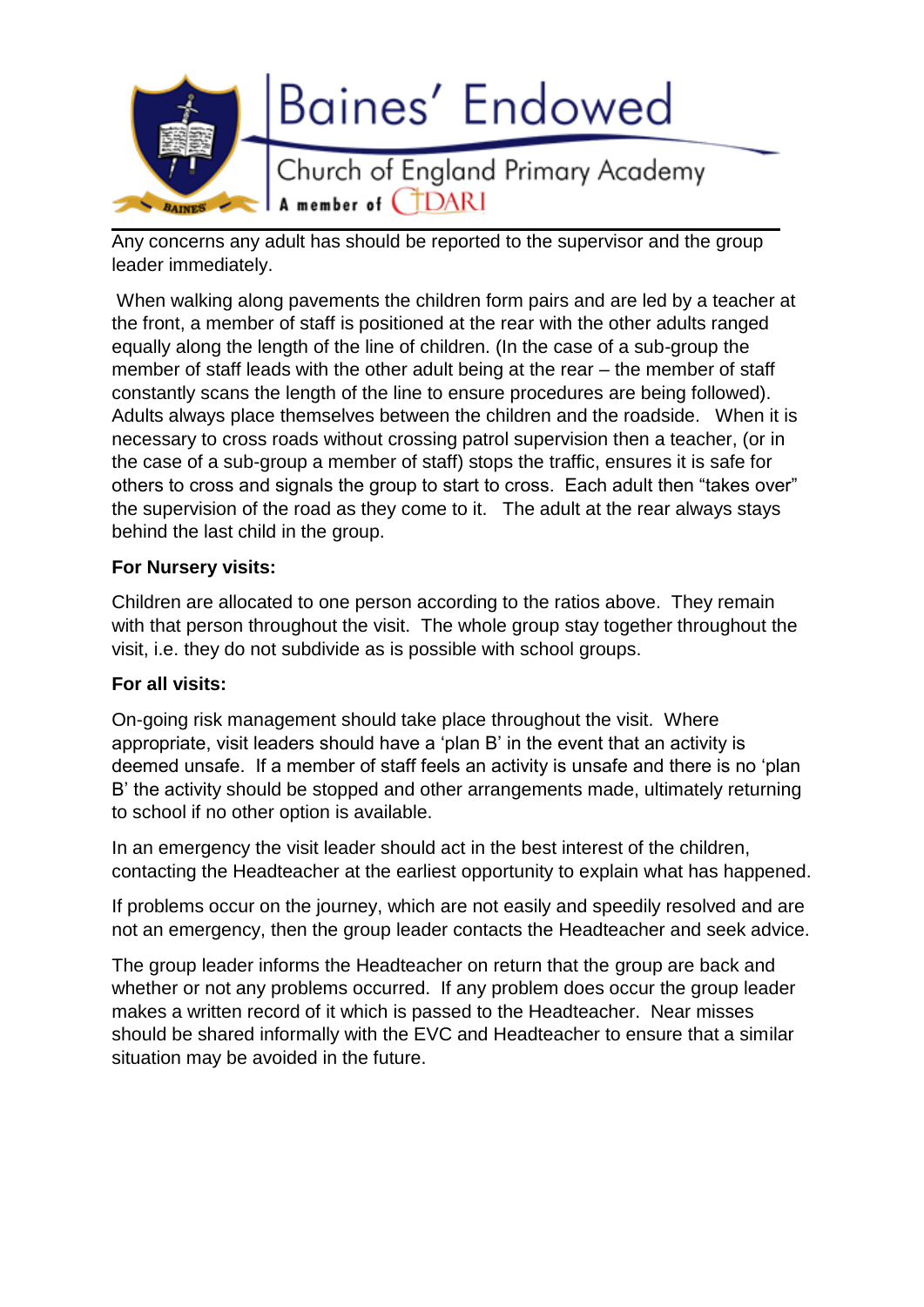

## **SPORTS FIXTURES**

The supervision, transport and hazard-risk requirements above are to be followed. The teacher in charge must carry a list of children's names and contact details. Taxis are only used if a member of staff can be included in each one. If transporting by staff cars, staff must ensure they have appropriate insurance and must set off in convoy. Parents can only transport their own child to a sports fixture.

Generally, the arrangements for sports fixtures must be made two weeks in advance so that the above procedures can be fully implemented. If a fixture arises without two weeks' notice, then the Headteacher, school business manager and EVC must be consulted to ensure there is time to make safe and suitable arrangements to ensure safety, in line with this policy.

## **RESIDENTIAL VISITS**

Residential visits are agreed by the governors a year in advance. The arrangements for visits above are enhanced by the following additional requirements.

Visits are only arranged to locations which have been fully investigated by the organiser and demonstrated to the Headteacher's satisfaction that health and safety requirements are fully met. The children can be involved in adventure activities such as abseiling and motor-sports, but only when these are led by qualified instructors.

Only junior children will attend residential visits. Staff supervising the visit will be in the ratio of at least 1:10, which will be enhanced by the staffing at the Centre being visited. At least one male and one female member of staff will attend. Staff will not leave the site except in an emergency.

Parents are informed at least 6 months in advance of the proposed visit. They are given full information as to the arrangements for the journey, the supervision arrangements, the activities the children will undertake and the sleeping arrangements. Parents then sign a form giving permission for the child's involvement; they are also informed that if at any time the child's behaviour gives cause for concern in terms of health and safety then the child can be withdrawn from the holiday and monies paid will not be reimbursed.

A form detailing the child's medical conditions and emergency contact arrangements is completed by the parent prior to the visit. A list of names and emergency contact details are held in school and by named members of staff at home. If there is an emergency the group leader contacts the Headteacher, or the most senior member of staff available, and he/she arranges for parents to be informed. The Chair of Governors has access to this information at any time from the list left in the school office.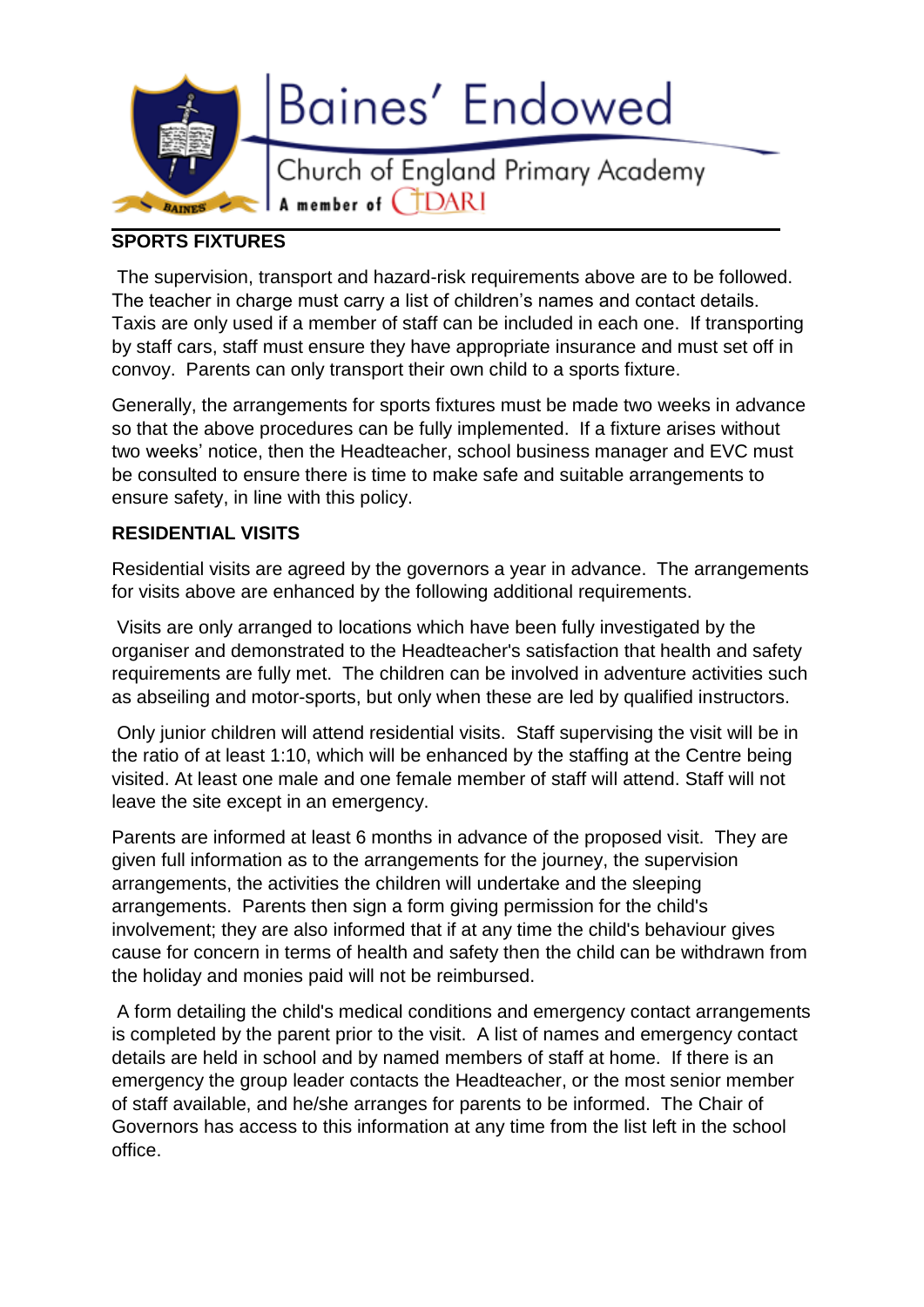

Once these details are gathered the Visit Leader should ensure that they submit the visit request through the EVOLVE system, entering all the necessary information. The form should then be submitted electronically to the EVC, who will check that all the necessary criteria have been met. The EVC will then be responsible for returning the form for updating or further submitting to the Headteacher for approval.

Once the Headteacher has checked and approved the residential visit on behalf of the school and Governors the details of the visit are submitted to the LA. The LA then check them against their policy and inform school of any issues which they feel need addressing before the visit can go ahead and is fully approved. Governors are informed about the visit and updated with any information as it arises. The Chair of Governors has access to the information conveyed to the LA.

For the duration of the visit pupils should not be left in the sole charge of the PGL staff, but should be accompanied by a member of school staff who knows the children. Where numbers allow staff can have 'down time' in agreement with the visit leader. During 'down time' staff must not consume more alcohol than is allowed under National driving laws and the visit leader must ensure that on any day there are 3 adults who have not consumed any alcohol and so could assume responsibility for the group or an individual child in the case of an emergency.

Staff supporting residential visits must remember that they are in loco parentis at all times and so must follow safer working practices and act in the way any reasonable parent would do at all times.

## **SWIMMING**

Children in Y4 and Y5 attend Palatine for a weekly swimming lesson managed by the LA under a Service Level Agreement. Y4/5 and Y6 enter LA coordinated swimming galas from time to time. The LA's School Swimming Policy is closely adhered to. Children do not take part in any other school led swimming sessions.

## **IMPACT** - MONITORING AND EVALUATION

Monitoring and evaluation is carried out to ensure all educational visits enhance the teaching and learning within the relevant subject. It is the responsibility of all staff to monitor and evaluate the impact of the trip on curricular provision within their own classroom in order that pupils make the greatest possible progress. All adults who accompany an educational visit should informally evaluate their experience and raise any concerns with the visit leader, who will in turn make any concerns known to the EVC.

Monitoring takes place in a number of ways, however primarily includes: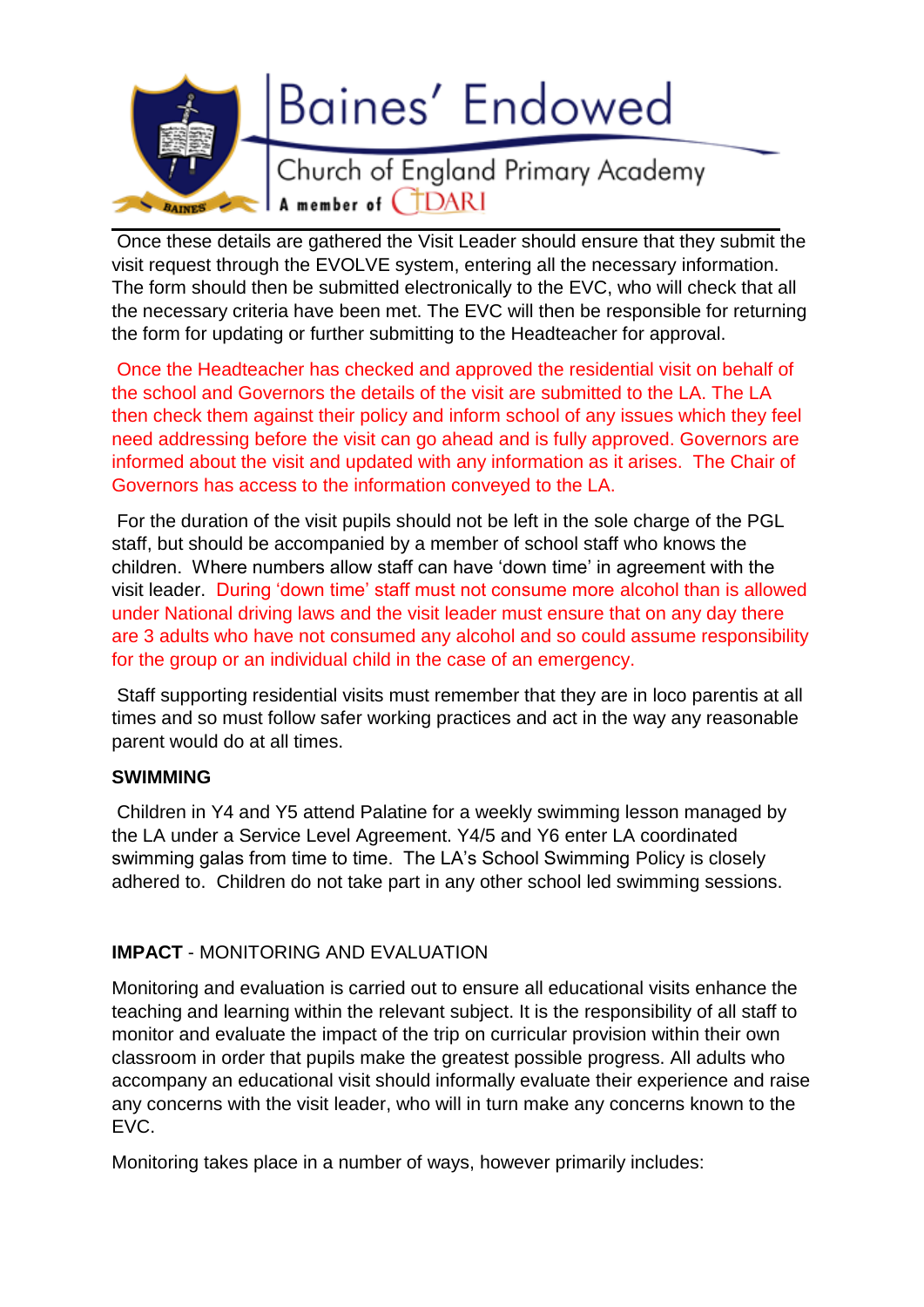

- assessment of outcomes of visit including, if appropriate, children's work and displays
- discussion with individuals or groups of children
- discussion with members of staff.

Policy last updated by Mr. C. Walton January 2020.

The Educational Visits Policy at Baines' Endowed CE Primary School will be reviewed and modified on a regular basis at least every three years.

It is possible to add amendments to this document prior to a review and these will be incorporated into the next issue. To add comments please complete the information on this sheet adding the date and signing where indicated.

Name of Persons Responsible, School - Mr. C Walton, Mrs. A. Collison, Nursery- Miss Sawyer

Policy Approved by Governors: \_\_\_\_\_\_\_\_\_\_\_\_\_\_\_\_\_\_\_\_\_\_\_\_

Date:  $\Box$